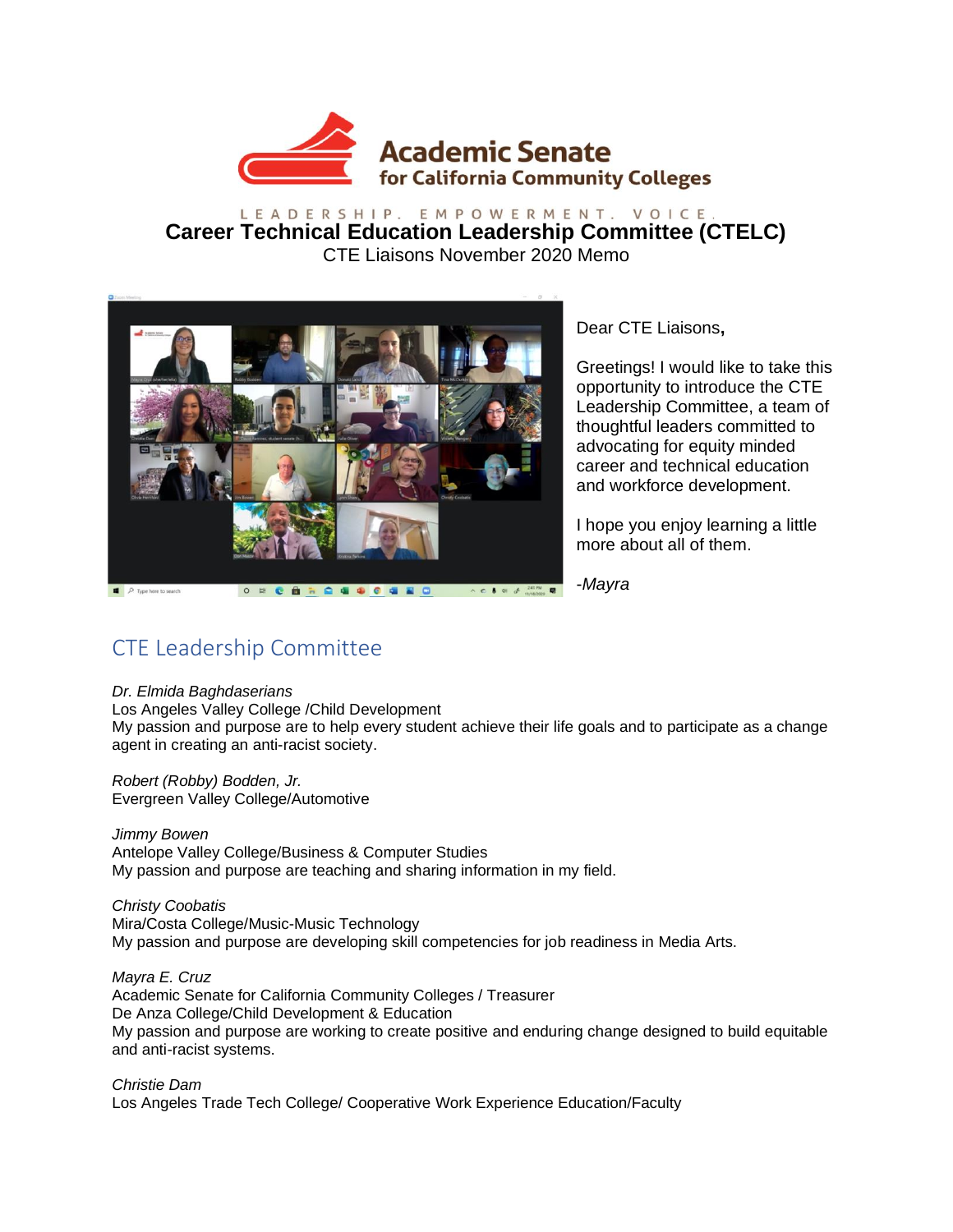My passion and purpose as a community college educator, are providing support to underserved and underprivileged students and communities by connecting their academic training with career opportunities, which also promotes social mobility and local economic development.

#### *Dr. Olivia Herriford*

Bay Area Community College Consortium/ Regional Director, ICT Digital Media My passion and purpose are to build upon leadership and belonging in technical education and work environments.

#### *Donald Laird*

Santa Rosa Junior College/Computer Studies My passion and purpose are to provide the best learning experience I can to my students.

*Don Mason* Compton College/Administration of Justice My passion is learning and my purpose is to help.

#### *Tina McClurkin*

North Orange Continuing Education (NOCCCD)/CTE My passion and purpose are equity.

*Julie Oliver* Academic Senate for California Community Colleges/Area A Representative Cosumnes River College/Biology My passion and purpose are science literacy.

*Kristina Perkins* Chabot College/ Medical Assisting/Program Director My passion and purpose are to teach until learning happens.

#### *David Ramirez*

Pasadena City College/SSCCC/Student Representative My passion and purpose are to invoke change and to make an effort to rectify the wrongs in any space I exist in – to always refrain from being complicit.

Lynn Shaw

Academic Senate for California Community Colleges/ CTE Curriculum Director My passion and purpose are quality career education and anti-racism.

Violeta Wenger Hartnell College/Counseling My passion and purpose are student success and equity.

*How do you get involved in the CTE Leadership Committee and other Academic Senate for California Community Colleges (ASCCC) committees? Visit and complete the form [https://asccc.org/content/faculty-application-statewide-service](about:blank)*

For questions or concerns, please email [info@asccc.org](about:blank) and your message will be sent to the appropriate ASCCC committee.

### CTEL Leadership Committee Charge

*The CTE Leadership Committee provides recommendations on career and technical education and workforce development issues and challenges in the California*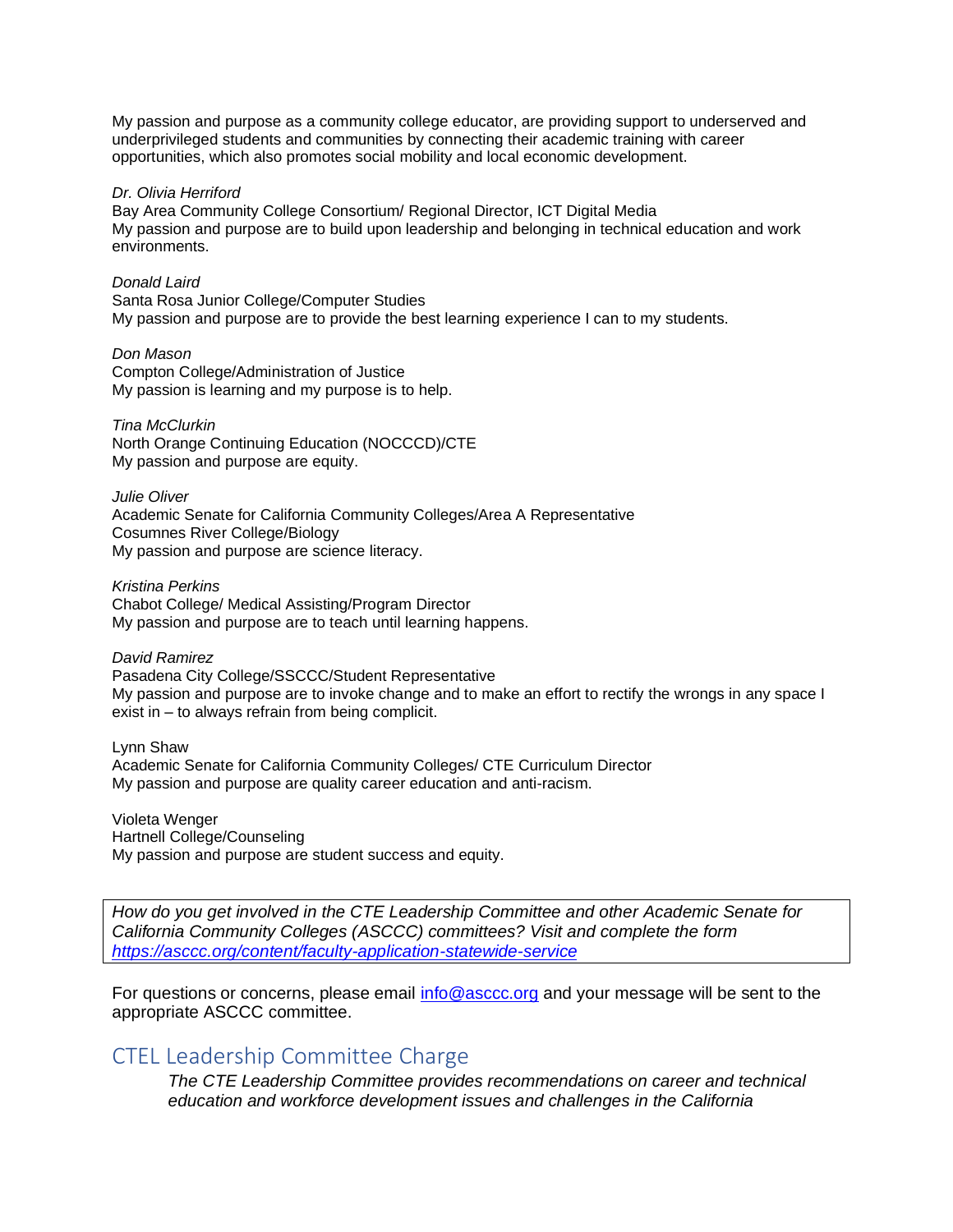*community colleges. The committee works collaboratively with the ASCCC Executive Committee to assist community college districts, CTE departments, and CTE faculty to ensure that career technical education and workforce development provide responsive curriculum aligned to current and emergent industry trends, and to focus on diversity, equity, and inclusion in all aspects of career education. The committee is also focused on diversity by expanding the participation of diverse CTE faculty in leadership roles at the local, regional, and statewide levels through its ongoing professional development efforts.*

This year, the committee is focused on a number of committee priorities, actions as a result of resolutions adopted by the body at ASCCC Plenary sessions, communicating and supporting CTE Liaisons, and professional development for CTE faculty and faculty leaders.

## Professional Development and Learning Opportunities

*Strategies and Effective Practices for Conducting Labs and Activities Online (Hard-to-Convert Courses***)** Offered Live Twice Register for [Monday,December](https://asccc.org/events/2020-12-07-233000-2020-12-08-010000/webinar-strategies-and-effective-practices-conducting) 7th, 3:30 - 5:00pm Register for [Thursday,January](https://asccc.org/events/2021-01-07-233000-2021-01-08-010000/webinar-strategies-and-effective-practices-conducting) 7, 2021, 3:30 - 5:00pm

As the pandemic persists, Career Technical Education faculty have taken on a heavy lift of delivering quality career education to their students. Laboratory modifications for online environments continue to be a challenge. This professional development session will offer resources, expert advice, and a conversation to help us all better serve our students. Bring your best ideas!

Presenters:

Dr. Lynn Shaw, Academic Senate, CTE Curriculum Director Jimmie Bowen, Antelope Valley College Audrey Le Baudour, RDEE, RHT, Santa Rosa Junior College Jorge Ochoa, Horticulture, Long Beach City College

**10 State Directors, [California Community](about:blank) Colleges Workforce Economic Development Division**

Joy Hermsen, MBA, Retail, Hospitality, Tourism Nancy Gutierrez, Agriculture, Water, Environmental Technologies Alan Baggins, Advanced Manufacturing James Morante, Energy, Construction, Utilities John "JC" Bone Cordova, RN, BSN, Health Workforce Initiative Stephen Wright, Information Communications Technologies (ICT) and Digital Media Leah Goold-Haws, Global Trade Terri Quenzer, PhD, Life Sciences/Biotech Jannet Malig, Advanced Transportation Charles Eason, MBA, Business and Entrepreneurships

The Career and Technical Education Leadership Committee is committed to communicating and supporting CTE Liaisons this year. The **CTE Liaison Coffee Hour** will be hosted monthly to provide support to CTE Liaisons on topics relevant to their work and CTE. The 1-hour sessions will be hosted by CTE Leadership Committee members.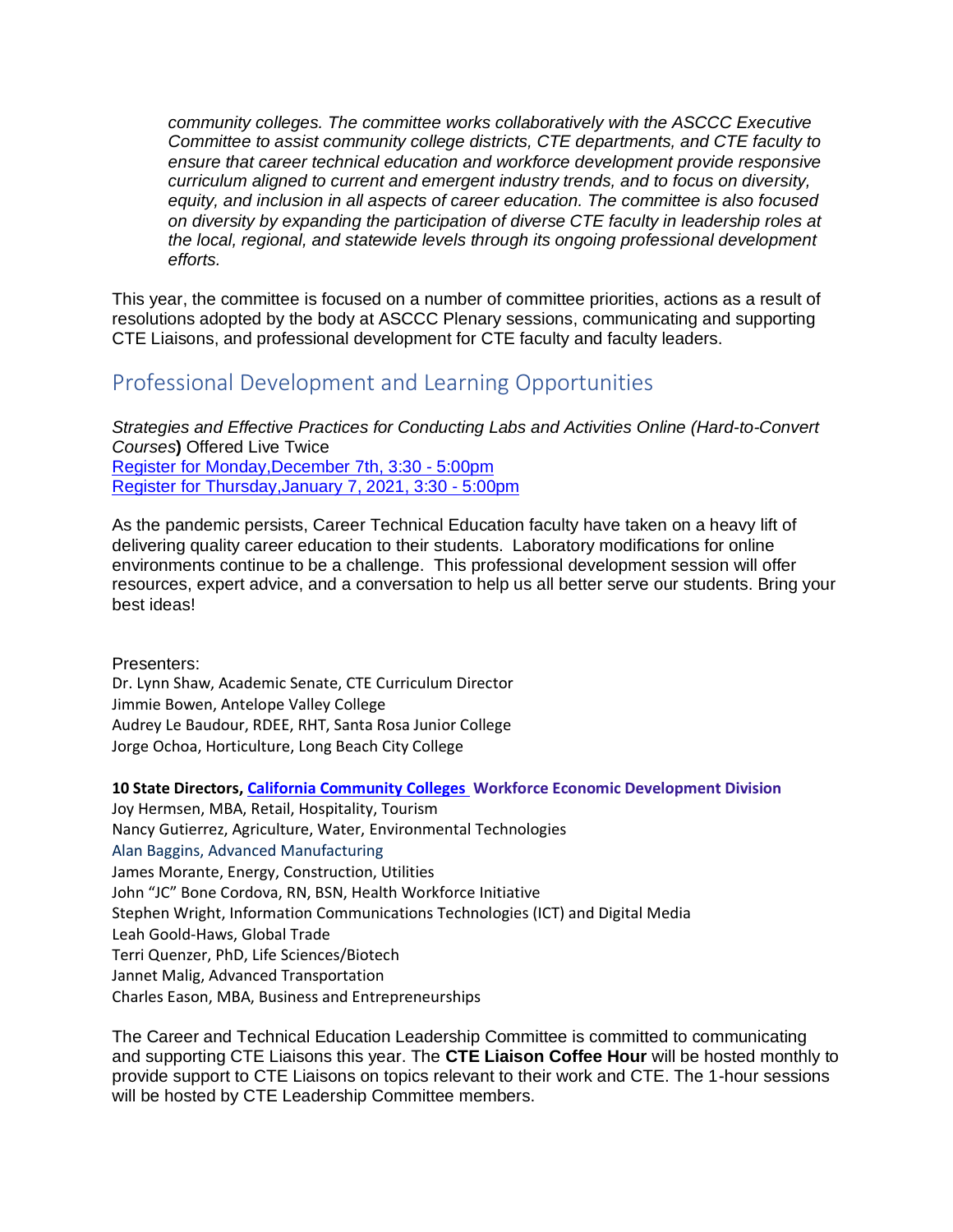November 18, 2020 | 4:00 - 5:00 pm Topic: CTE Liaison Survey Results (past event)

February 9, 2021 | 11:00 - 12:00 noon Topic: Perkins Funding [Register for Perkins Funding](https://asccc.org/events/2021-02-09-190000-2021-02-09-200000/cte-liaison-coffee-hour-perkins-funding)

March 18, 2021 | 11:00 - 12:00 noon Topic: Credit for Prior Learning [Register for Credit for Prior Learning](https://asccc.org/events/2021-03-18-180000-2021-03-18-190000/cte-liaison-coffee-hour-credit-prior-learning)

April 6, 2021 | 2:00 pm - 3:00 pm Topic: Minimum Qualifications [Register for Minimum Qualifications](https://asccc.org/events/2021-04-06-210000-2021-04-06-220000/cte-liaison-coffee-hour-minimum-qualifications)

May 6, 2021 | 1:00 pm - 2:00 pm Topic: Preparing for the Next Academic Year [Register for Preparing for the Next Academic Year](https://asccc.org/events/2021-05-06-200000-2021-05-06-210000/cte-liaison-coffee-hour-preparing-next-academic-year)

### *Coming in Spring 2021, the Career Noncredit Education Institute!*

## CTE Liaison Survey Results

In Spring of 2020, the CTE Leadership Committee conducted a survey to gauge local efforts around responsibilities and support for designated CTE liaisons and to determine actions required based on the results. The survey was sent to all colleges. Fifty-three individuals responded to the survey. The survey respondents included CTE Liaisons, Academic Senate Presidents, Academic Senators, Dean/Administrators and others like curriculum chairs and coaches. The survey results will be used to guide the work of the CTE Leadership Committee this year. View the survey results [here.](https://www.surveymonkey.com/results/SM-ZQ2LQ72P7/)

## Local Senate Visits

As part of its commitment to supporting local senates, the Academic Senate for California Community Colleges (ASCCC) provides the opportunities for local senates to have visits from members of the Executive Committee. The purpose of such a visit is for the committee member to serve as a liaison between the ASCCC and the local senate. Our role is to listen to discussions, share resources, and consider questions and concerns. The visit can be with the local senate president, the local executive committee, the entire academic senate, CTE campus leaders, or whatever bests supports your local college. For more information visit <https://www.asccc.org/services/local-senate-visits> Local academic senate visit services are included in the membership dues for colleges, therefore there is no additional cost.

To request services and support contact [info@asccc.org.](about:blank)